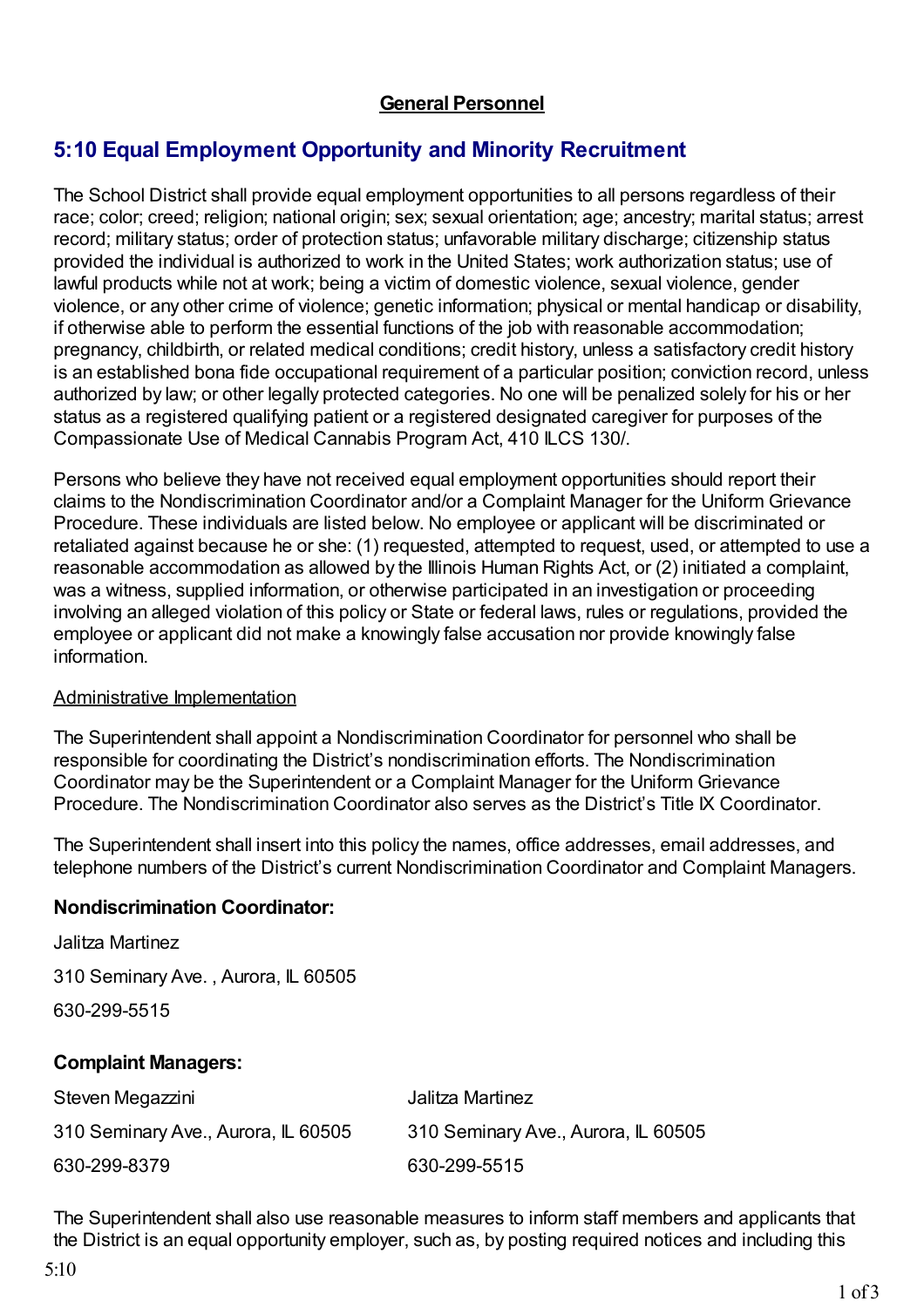policy in the appropriate handbooks.

### Minority Recruitment

The District will attempt to recruit and hire minority employees. The implementation of this policy may include advertising openings in minority publications, participating in minority job fairs, and recruiting at colleges and universities with significant minority enrollments. This policy, however, does not require or permit the District to give preferential treatment or special rights based on a protected status without evidence of past discrimination.

LEGAL REF.:

8 U.S.C. §1324a et seq., Immigration Reform and Control Act.

20 U.S.C. §1681 et seq., Title IX of the Education Amendments of 1972; 34 C.F.R. Part 106.

29 U.S.C. §206(d), Equal Pay Act.

29 U.S.C. §621 et seq., Age Discrimination in Employment Act.

29 U.S.C. §701 et seq., Rehabilitation Act of 1973.

38 U.S.C. §4301 et seq., Uniformed Services Employment and Reemployment Rights Act (1994).

42 U.S.C. §1981 et seq., Civil Rights Act of 1991.

42 U.S.C. §2000e et seq., Title VII of the Civil Rights Act of 1964; 29 C.F.R. Part 1601.

42 U.S.C. §2000ff et seq., Genetic Information Nondiscrimination Act of 2008.

42 U.S.C. §2000d et seq., Title VI of the Civil Rights Act of 1964.

42 U.S.C. §2000e(k), Pregnancy Discrimination Act.

42 U.S.C. §12111 et seq., Americans with Disabilities Act, Title I.

Ill. Constitution, Art. I, §§17, 18, and 19.

105 ILCS 5/10-20.7, 5/10-20.7a, 5/10-21.1, 5/10-22.4, 5/10-23.5, 5/22-19, 5/24-4, 5/24-4.1, and 5/24- 7.

410 ILCS 130/40, Compassionate Use of Medical Cannabis Program Act.

410 ILCS 513/25, Genetic Information Privacy Act.

740 ILCS 174/, Ill. Whistleblower Act.

775 ILCS 5/1-103, 5/2-101, 5/2-102, 5/2-103, 5/2-103.1, 5/2-104(D) and 5/6-101, Ill. Human Rights Act.

775 ILCS 35/, Religious Freedom Restoration Act.

820 ILCS 55/10, Right to Privacy in the Workplace Act.

820 ILCS 70/. Employee Credit Privacy Act.